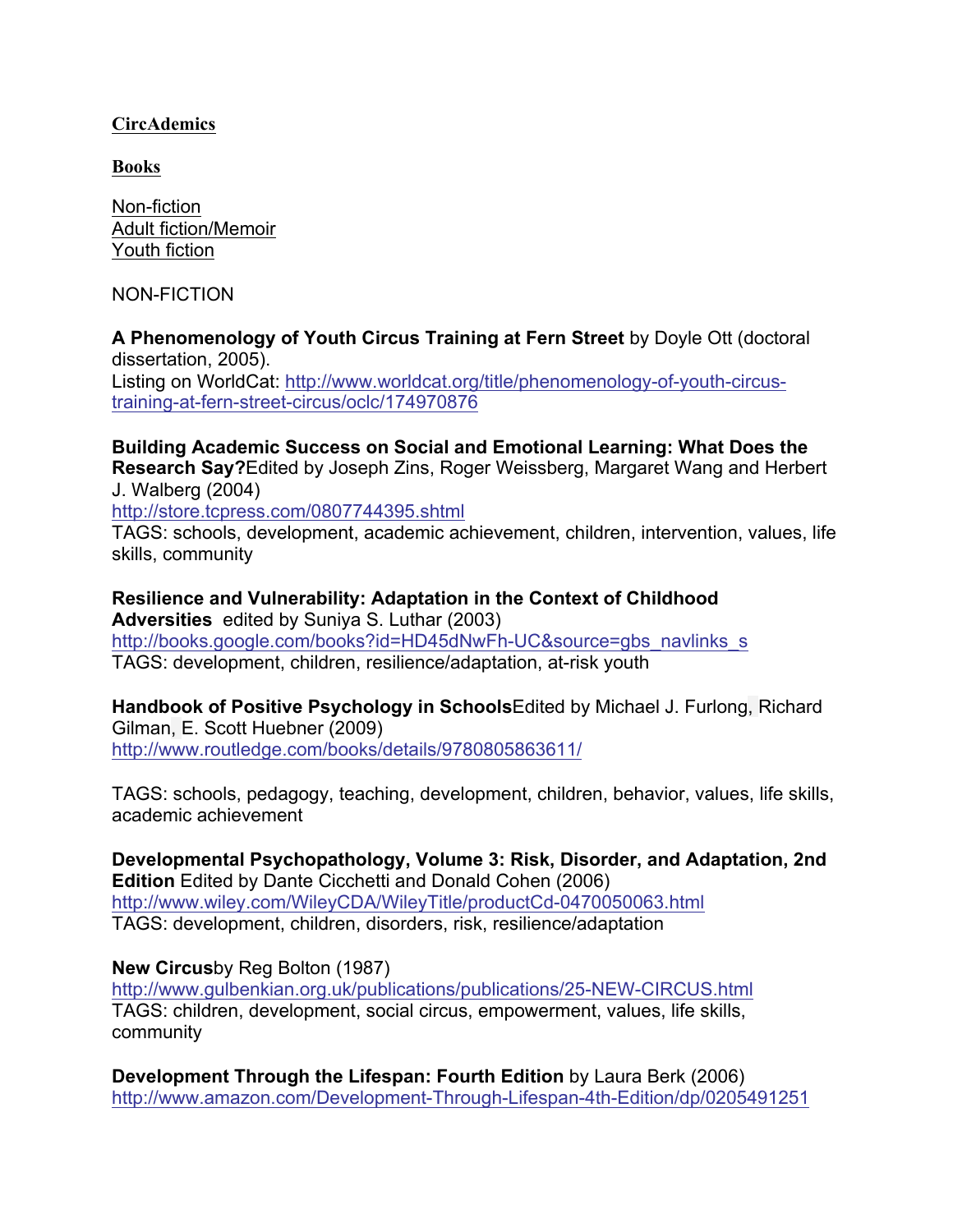TAGS: development, pedagogy, children, values, life skills

**Breathing, Movement, Exploration** by Barbara Sellers-Young (2001) http://www.amazon.com/Breathing-Movement-Exploration-Barbara-Sellers-Young/dp/1557834709/ref=sr\_1\_1?ie=UTF8&qid=1359757214&sr=8- 1&keywords=Breathing%2C+Movement%2C+Exploration

TAGS: movement, performance

**Little girls in pretty boxes: The making and breaking of elite gymnasts and figure skaters** by Joan Ryan (1996)

http://www.amazon.com/Little-Girls-Pretty-Boxes-Breaking/dp/0446672505

TAGS: risk, performance, development, children

**Chalked Up: Inside Elite Gymnastics' Merciless Coaching, Overzealous Parents, Eating Disorders, and Elusive Olympic Dreams**, by Jennifer Sey (2008) http://www.amazon.com/Chalked-Gymnastics-Merciless-Overzealous-Disorders/dp/0061351466 TAGS: risk, performance, development, children

**Motor Learning and Performance: From Principles to Practice**by Richard Schmidt (1991) http://www.amazon.com/Motor-Learning-Performance-Principles-Practice/dp/087322308X

TAGS: motor skills, physical activity, pedagogy, movement, teaching

**Educating Psyche – Emotion, Imagination and the Unconscious in Learning** by Bernie Neville (2005) http://www.amazon.com/Educating-Psyche-Imagination-Unconscious-Learning/dp/0859247775 TAGS: brain, pedagogy

**Laugh for No Reason** by Madan Kataria (1999) http://www.laughteryoga.org/shopping/ TAGS: laughter, yoga, health

**The Irreducible Needs of Children** byBerry Brazelton and Stanley Greenspan (2000) http://www.amazon.com/The-Irreducible-Needs-Children-Flourish/dp/0738203254

TAGS: development, children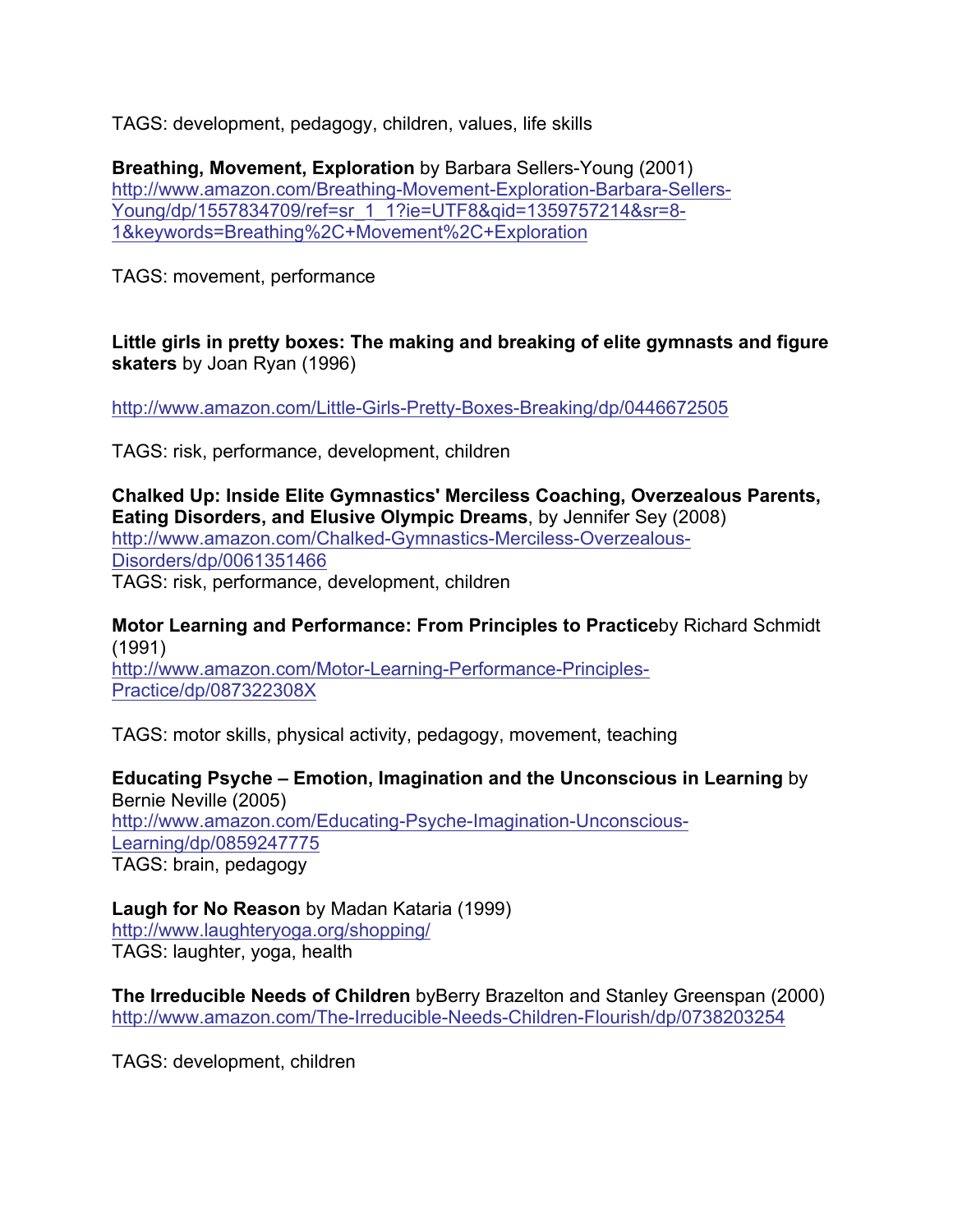**Lessons from the Art of Juggling – How to achieve your full potential in Business, Learning and Life** by Michael Gelb and Tony Buzan (1994) http://www.amazon.com/Lessons-From-The-Art-Juggling/dp/0517599252

TAGS: juggling, brain **Helping At-Risk Youth Through Physical Fitness Programming**by Thomas Collingwood, Ph.D (1997)

http://www.amazon.com/Helping-At-Risk-Through-Physical-Programming/dp/0880115491 TAGS: at-risk youth, intervention

**Circus in Schools. An innovative approach to PE, Sport and Personal Development**, by Paul Woodhead and Deborah Duffy (1998) Listing on WorldCat TAGS: circus in schools

**Touching: The Human Significance of the Skin**byAshley Montagu (1971) http://books.google.com/books/about/Touching.html?id=I48QAQAAIAAJ TAGS: development, disorders, health

**By Means of Performance: Intercultural Studies of Theatre and Ritual** ed. Richard Schechner and Willa Appel (1990) http://www.amazon.com/By-Means-Performance-Intercultural-Studies/dp/0521339154 TAGS: performance, behavior, development

## **Circus for Everyone: Circus Learning around the World** by Robert Sugarman (2001)

http://www.amazon.com/Circus-Everyone-Learning-Around-World/dp/0970869304

TAGS: circus programs, social circus, at-risk youth, resources

**Kidfluence: Why Kids Today Mean Business** by AnneSutherland and Beth Thompson (2001) http://www.amazon.com/Kidfluence-Kids-Today-Mean-Business/dp/0070871337

TAGS: development, children

**Creative Interventions for Marginalised Youth: The Risky Business** byKate Donelan and Angela O'Brien (2008) http://www.dramaaustralia.org.au/shop/index.php?main\_page=product\_info&products\_i  $d=2$ 

TAGS: at-risk youth, intervention, arts education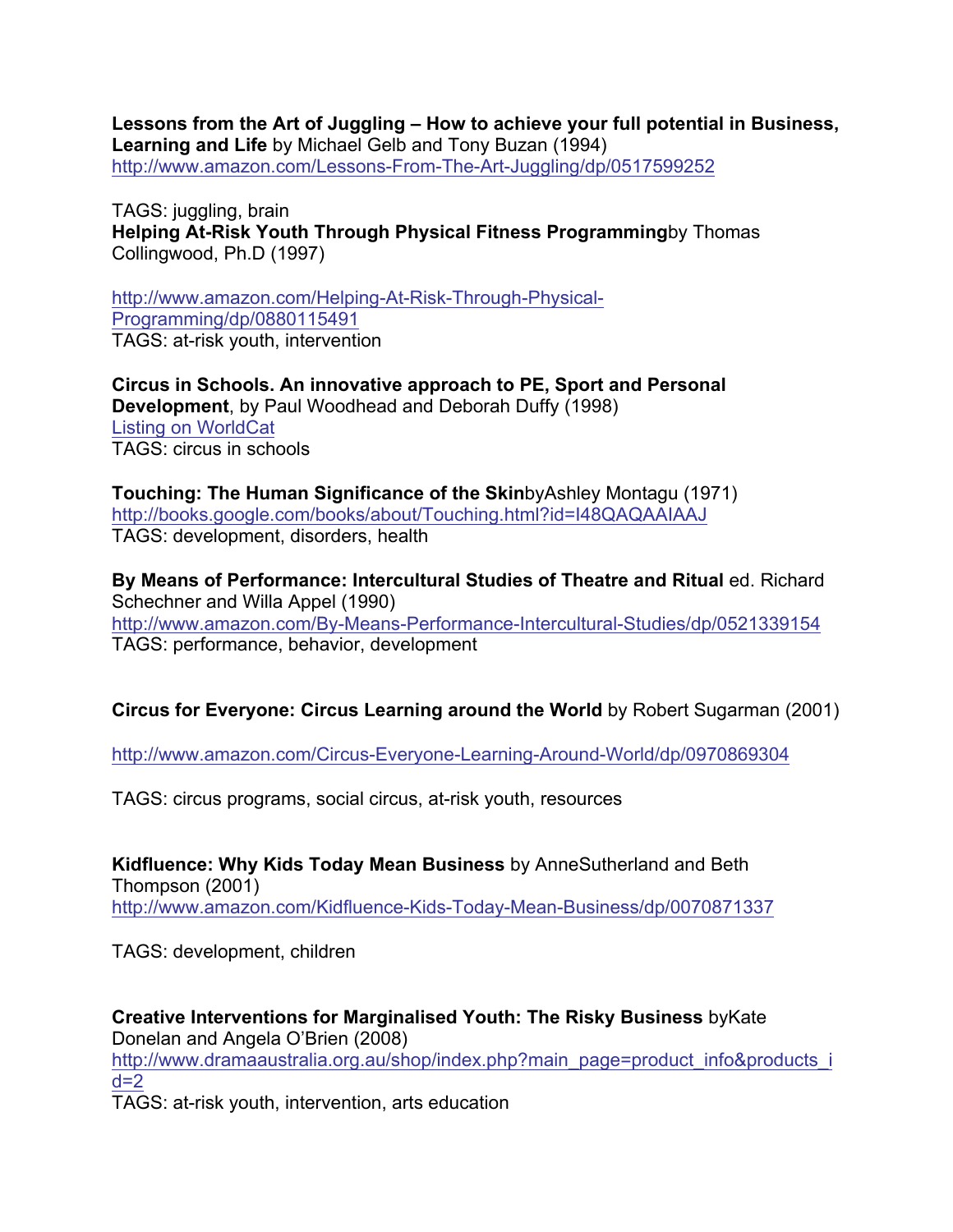**Leading and Learning in Schools – Brain Based Practices** byHenry G. Cram and Vito Germinario (2000) http://www.amazon.com/Leading-Learning-Schools-Henry-Cram/dp/0810837552 TAGS: children, development, schools, pedagogy

**Community Development: Creating Community Alternatives – Vision, Analysis and Practice** by Jim Ife (1995) http://books.google.com/books/about/Community\_Development.html?id=1e5OAAAACA AJ TAGS: community, social justice

#### **Teaching with Multiple Intelligences**by Julia Jasmine (1996)

http://books.google.com/books?id=lp7sAAAACAAJ&printsec=frontcover&dq=editions:v RHPBHyVyLEC

TAGS: pedagogy

#### **Arts with the Brain in Mind** by Eric Jensen (2001) http://www.ascd.org/publications/books/101011.aspx

TAGS: arts education, movement, pedagogy, brain

# **Teaching with the Brain in Mind, 2nd Edition** by Eric Jensen (2005)

http://www.ascd.org/publications/books/104013.aspx TAGS: pedagogy, brain

#### **Improving Literacy Through Motor Development**by Robert Lefroy (1990)

http://books.google.com/books/about/Improving\_Literacy\_Through\_Motor\_Develop.html ?id=0srtAAAACAAJ TAGS: literacy, motor skills, disorders

(back to top)

ADULT FICTION/MEMOIR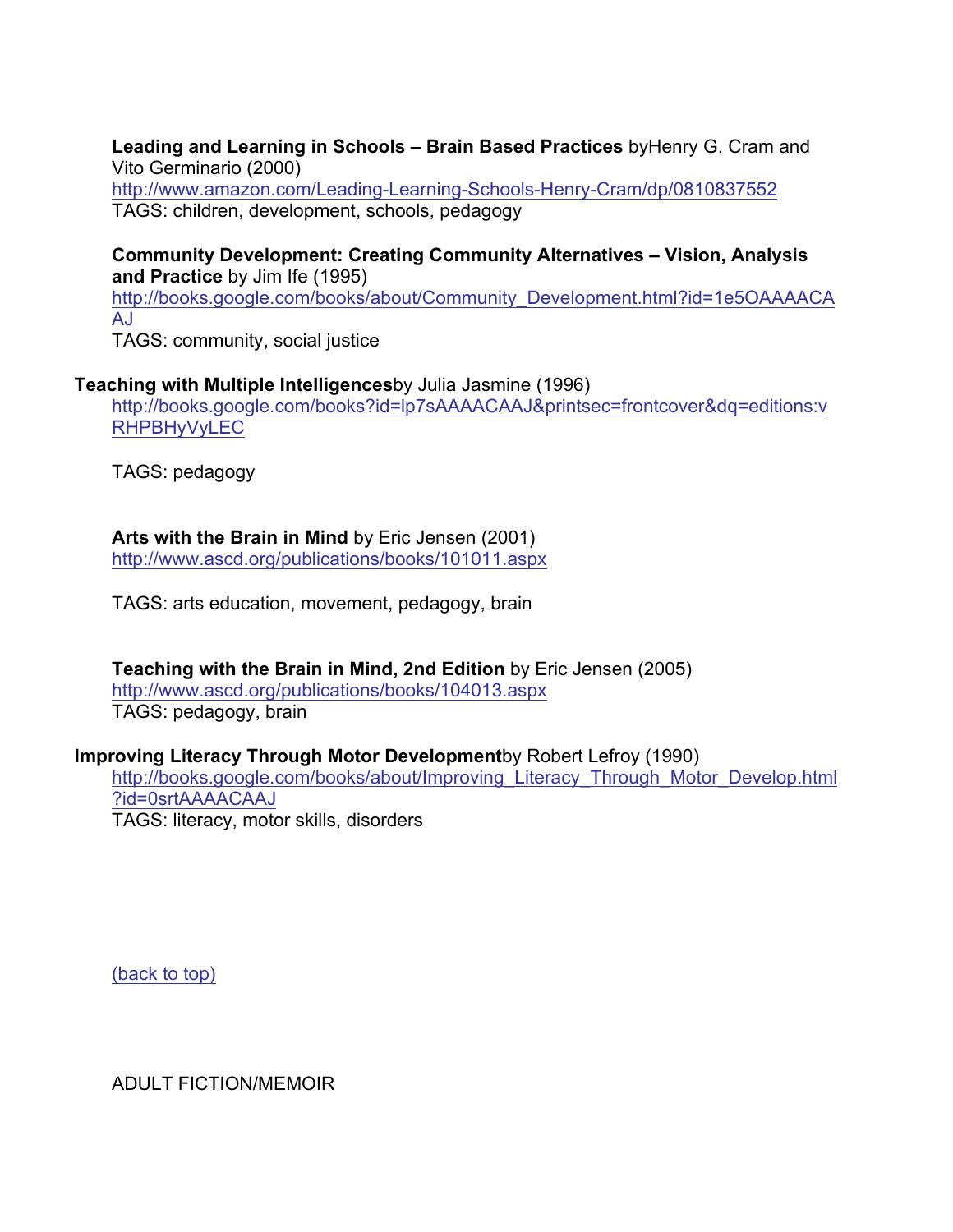## **MEMOIR**

#### **Learning to Fly** by Sam Keen (1999)

http://www.amazon.com/Learning-Fly-Reflections-Trust-Letting/dp/0767901770 From Amazon.com: "The acclaimed author of Fire in the Belly presents an exhilarating memoir of his late-blooming love affair with the flying trapeze--and a provocative look at the potential it offers for growth, transformation, and overcoming deeply rooted fears."

**Chautauqua Summer** by Rebecca Chace (1993) http://rebeccachace.com/books.html http://www.amazon.com/Chautauqua-Summer-Adventures-Late-Twentieth-Century-Vaudevillian/dp/0151170126/ref=pd\_sim\_b\_1

From Amazon.com: A former vaudevillian and trapeze artist recounts her summers spent with The Flying Karamazov Brothers, Artis the Spoonman, Magical Mystical Michael, The Girls Who Wear Glasses, and other modern-day vaudeville performers.

**FICTION** 

**Something Wicked This Way Comes**by Ray Bradbury (1967) http://www.amazon.com/Something-Wicked-This-Way-Comes/dp/0380729407

From Amazon.com: "The carnival rolls in sometime after midnight, ushering in Halloween a week early. The shrill siren song of a calliope beckons to all with a seductive promise of dreams and youth regained. In this season of dying, Cooger & Dark's Pandemonium Shadow Show has come to Green Town, Illinois, to destroy every life touched by its strange and sinister mystery. And two boys will discover the secret of its smoke, mazes, and mirrors; two friends who will soon know all too well the heavy cost of wishes. . .and the stuff of nightmare."

## **Love Let Me Not Hunger**by Paul Gallico (1963)

From books.google.com: "When storm and fire strike a British circus on tour in Spain, five ill-assorted troupers struggle to keep the animals, themselves and their hopes alive." http://www.paulgallico.info/lovehunger.html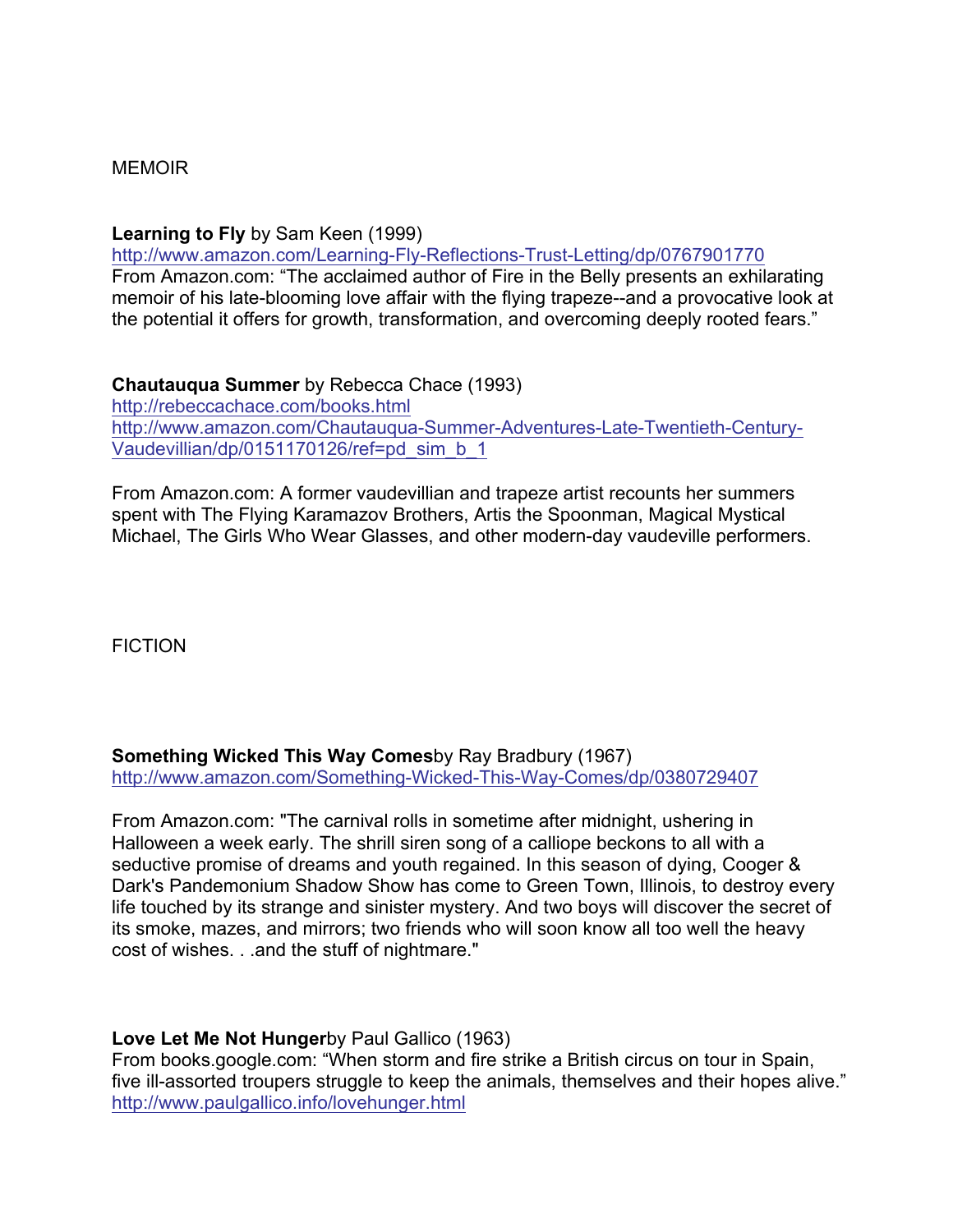http://www.goodreads.com/book/show/610952.Love\_let\_me\_not\_hunger\_

(back to top)

YOUTH FICTION

**Papers**

Papers and articles

Academic Papers

News articles

Research resources

**NOTE:**Citations below do not follow a consistent format. When citing an article listed on this page, make sure to revise the citation to be in line with your research guidelines.

## ACADEMIC PAPERS

Eccles, J.S., & Barber, B.L. (1999). **Student council, volunteering, basketball, or marching band: What kind of extracurricular involvement matters?** Journal of Adolescent Research, 14, 10-43.

#### Full text available

TAGS: after school programs, development, risk, arts education, development, academic achievement, sports, behavior

Feldman, A.F., & Matjasko, J.L. (2005). **The role of school-based extracurricular activities in adolescent development: A comprehensive review and future directions.** Review of Educational Research, 75, 159-210. Full text available

TAGS: after school programs, development, children, academic achievement, risk, sports

Davis, J. (2009). **Toward best practices in youth worker training for developmental circus arts programs.**Harvard Graduate School of Education. Full text available

TAGS: development, after school programs, empowerment, teaching, pedagogy, circus programs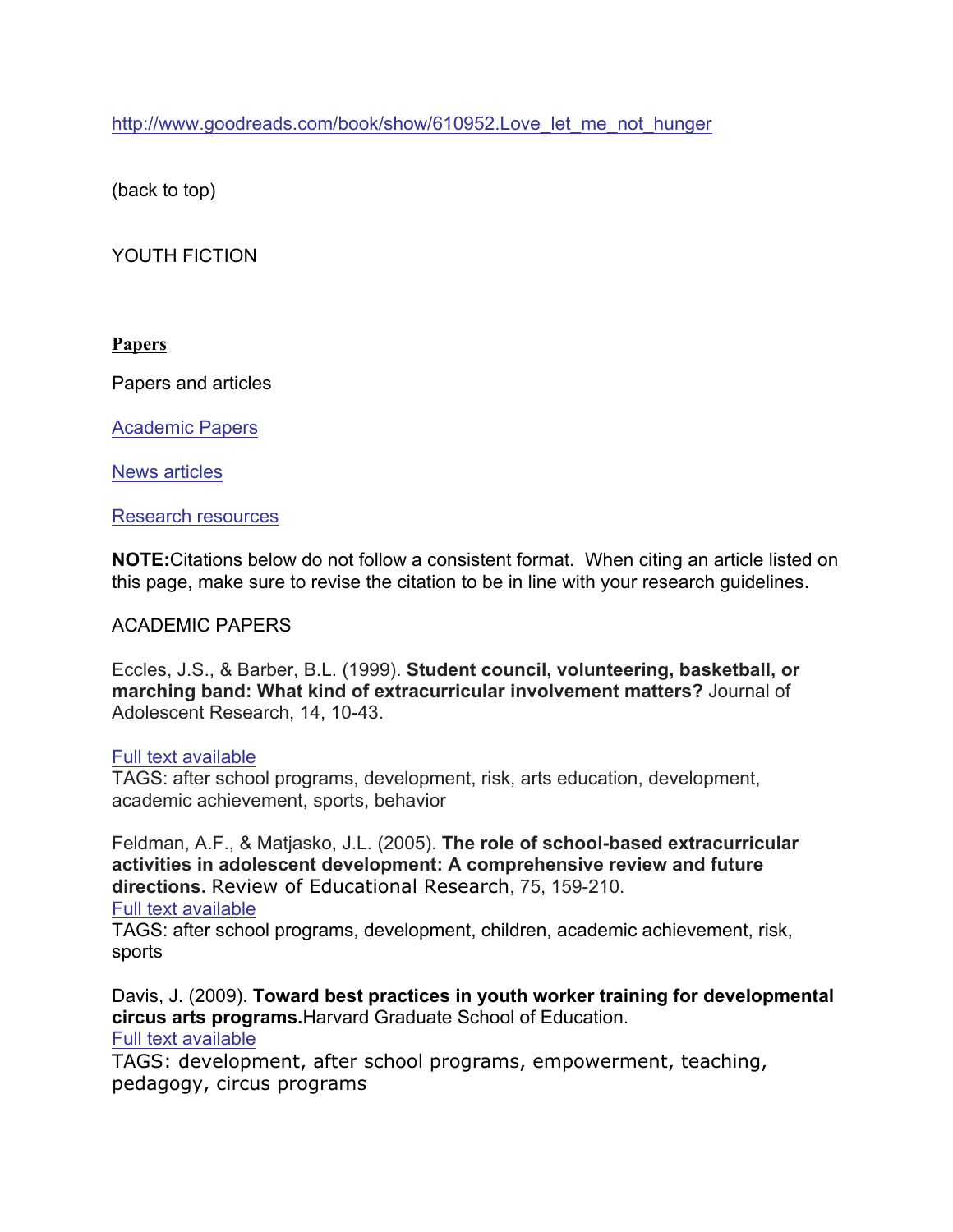NIOST. (2009). **Making the case: A 2009 fact sheet on children and youth in out-ofschool**

**time.** National Institute on Out-of-School Time.

Full text available

TAGS: after school programs, children, development, at-risk youth

Little, P. (2009, January). **Supporting student outcomes through expanded learning opportunities**. Harvard Family Research Project. **Full text available**

TAGS: after school programs, schools, academic achievement, empowerment, development

Lerner, R., et al. (2005) **Positive Youth Development, Participation in Community Youth Development Programs, and Community Contributions of Fifth-Grade Adolescents: Findings from the First Wave of the 4-H Study of Positive Youth Development.**The Journal of Early Adolescence, 25 (1), 17-71.

Full text available

TAGS: children, development, after school programs, community, empowerment, resilience/adaptation

Leffert, N., Benson, P. L., Scales, P. C., Sharma, A. R., Drake, D. R., & Blyth, D. A. (1998).

**Developmental assets: Measurement and prediction of risk behaviors among adolescents**. Applied Developmental Science , 2 (4), 209-230. Full text available

TAGS: behavior, risk, development, children, community, intervention

Harvard Family Research Project. (2005). **Exploring quality standards for middle school after**

**school programs: What we know and what we need to know: A summit report.** Cambridge, MA

Full text available

TAGS: schools, after school programs, development, empowerment

DYCD. (n.d.). **DYCD core competencies for youth work professionals**.NYC Department of Youth & Community Development:**Full text available** TAGS: at-risk youth, development, children, community, teaching

Durlak, J., & Weissberg, R. (2007). **The impact of after school programs that promotepersonal and social skills.**Chicago: Collaborative for Academic, Social, and EmotionalLearning (CASEL).

Full text available

TAGS: after school programs, values, life skills, empowerment, development, children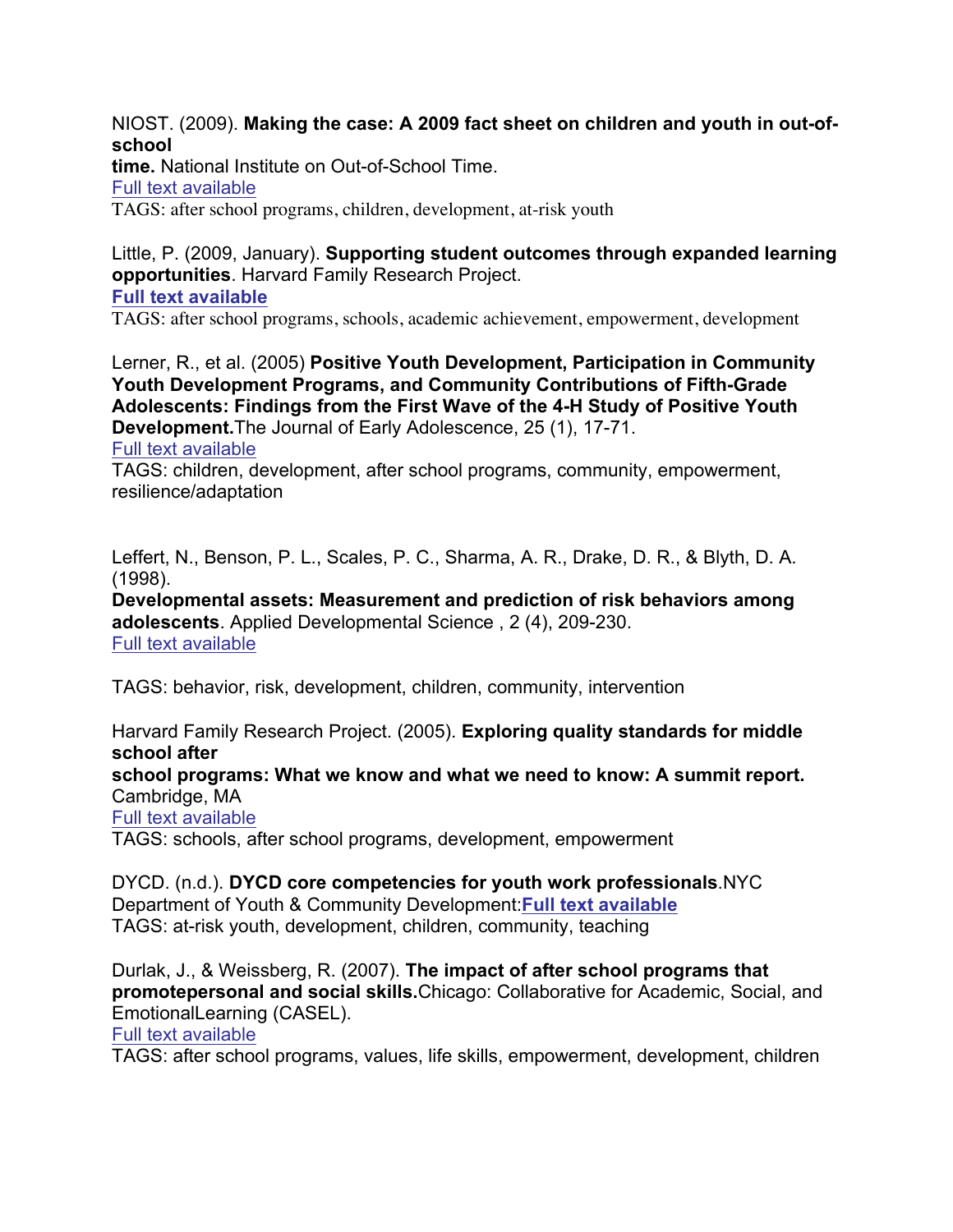McCutcheon, S. (2003). **Negotiating identity through risk: A community circus model forevoking change and empowering youth.**Unpublished master's thesis . Victoria,Australia: La Trobe University.

Full text available

TAGS: empowerment, circus in schools, life skills, values, health, physical activity

## Sprague, Marsha M. (1993). **"From Newspapers to Circuses - The Benefits of Production-Driven Learning.**

*Educational Leadership*50, no. 7 (n.d.): 68–70. Full text available TAGS: schools, pedagogy, circus in schools

Gonzalez, Jeanette, Tiffany Field, Regina Yando, Ketty Gonzalez, David Lasko, and Debra Bendell.**"Adolescent**

**Perceptions of Their Risk-taking Behavior."***Adolescence*(September 22, 1994). Full text available

TAGS: behavior, risk, development

Humbert, Louise, Kenna Berezowski, Sharon Biss, Dave Derksen, Elaine Dubrey, Sherry Goulden, Tammy Girolami,

Theresa Mudryk, Grace Poettker, Val Regier, Kerry Staples and Tammy Wilson.**"Moving Together Understanding**

**the Implementation of the Elementary Physical Education Curriculum".**Dr. Stirling McDowell Foundation for

Research into Teaching, Project #71 November 2002.

Full text available

TAGS: schools, physical activity

Kinakin, Chantelle, and Michelle Lockinger.**"Youth Yoga Starting Off on the Right Foot – Engaging the Active**

**and Under Focused Learner"**. Dr. Stirling McDowell Foundation for Research into Teaching, Project #189, April

2009.

Full text available

TAGS: academic achievement, physical activity, schools, movement, yoga

Dr. Brenda Kalyn, Dr. Teresa Paslawski, Cole Wilson, Terry Kikcio, and Dorothy MacPhedran.**"The Effect of Small**

**Space Physical Activity on School Performance"**. Dr. Stirling McDowell Foundation for Research into Teaching,

Project #165, 2007.

Full text available

TAGS: academic achievement, physical activity, juggling, schools, movement

Johnson, David W, Roger T. Johnson, Laurie Stevahn, and Peter Hodne.**"The Three Cs of Safe**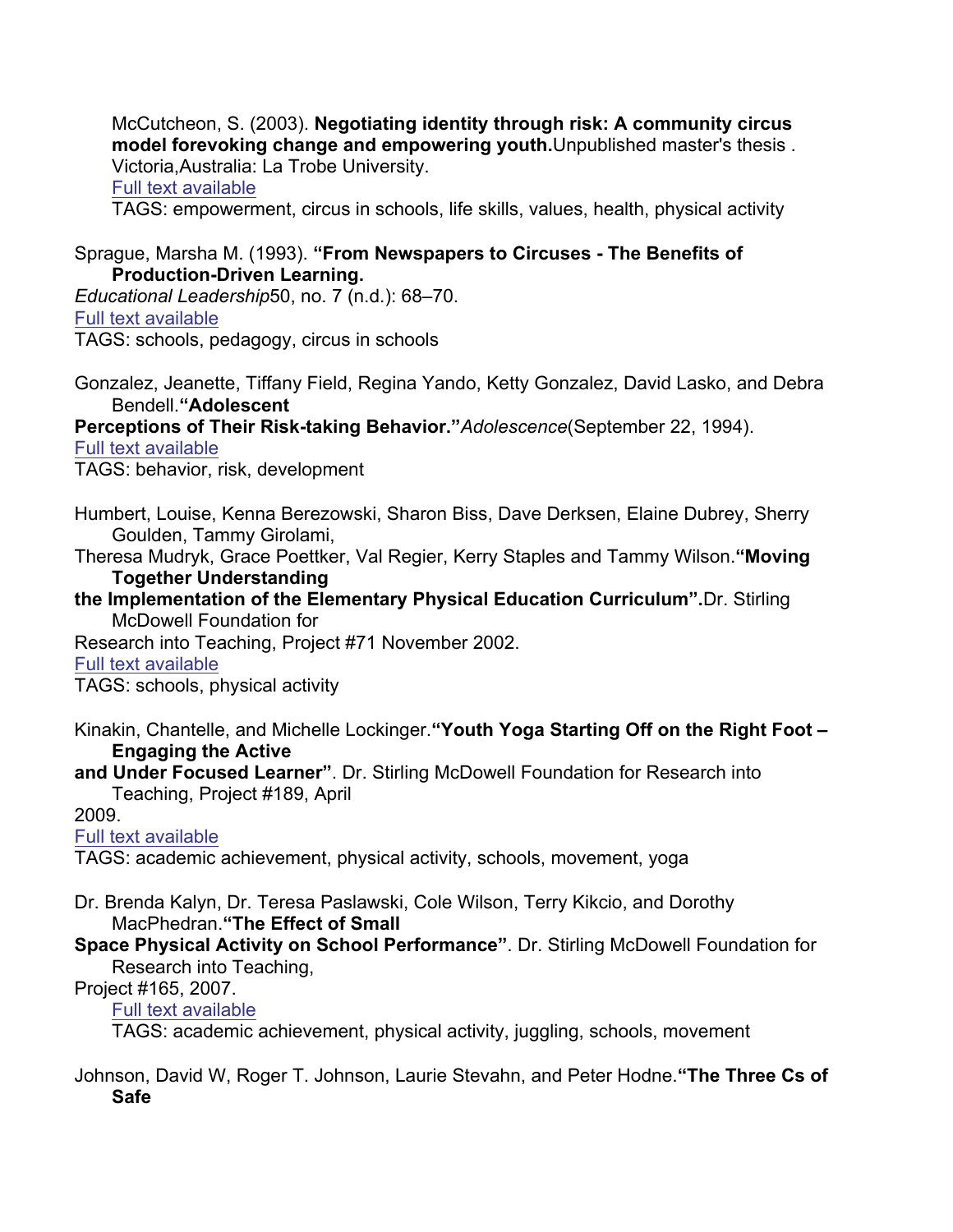**Schools."***Educational Leadership*55, no. 2 (October 1997): 8–13.

Full text available

TAGS: values, life skills, schools, community

Boyd, Roslyn, Leanne Sakzewski, Jenny Ziviani, David F Abbott, Radwa Badawy, Rose Gilmore,

Kerry Provan, Jacques-Donald Tournier, Richard AL Macdonell, and Graeme D Jackson.**"INCITE: A**

**Randomised Trial Comparing Constraint Induced Movement Therapy and Bimanual Training**

**in Children with Congenital Hemiplegia."***BMC Neurology*10 (January 12, 2010): 4. Full text available

TAGS: movement, therapy

Koller, Donna, and Camilla Gryski.**"The Life Threatened Child and the Life Enhancing Clown:**

**Towards a Model of Therapeutic Clowning."***Evidence-based Complementary and Alternative*

*Medicine : eCAM*5, no. 1 (March 2008): 17–25.

## Full text available

TAGS: clown therapy, hospital, health

Linge, Lotta.**"Joy Without Demands: Hospital Clowns in the World of Ailing Children.** *International Journal of Qualitative Studies on Health and Well-being*6, no. 1 (March 8, 2011). Full text available

TAGS: clown therapy, hospital, health

Shuster, Sam.**"Sex, Aggression, and Humour: Responses to Unicycling."***BMJ : British Medical Journal*335, no. 7633 (December 22, 2007): 1320–1322. Full text available TAGS: unicycling, culture

Danaher, Geoff, Beverley Moriarty, and P.A. Danaher. **"Cooperative Communities and Problem-Based Lifelong Learning: Issues in Educational Delivery to Australian Circus People."**Building Learning Communities Through Education.University of Central Queensland, 2002 Full text available for download TAGS: values, life skills, community

Hansen, Lars Kjaersgaard, Maria Kibaek, Torben Martinussen, Lene Kragh, and Mogens Hejl.**"Effect of a Clown's Presence at Botulinum Toxin Injections in Children: a Randomized, Prospective Study."***Journal of Pain Research*4 (September 21, 2011): 297-300.

Full text available TAGS: clown therapy, hospital, health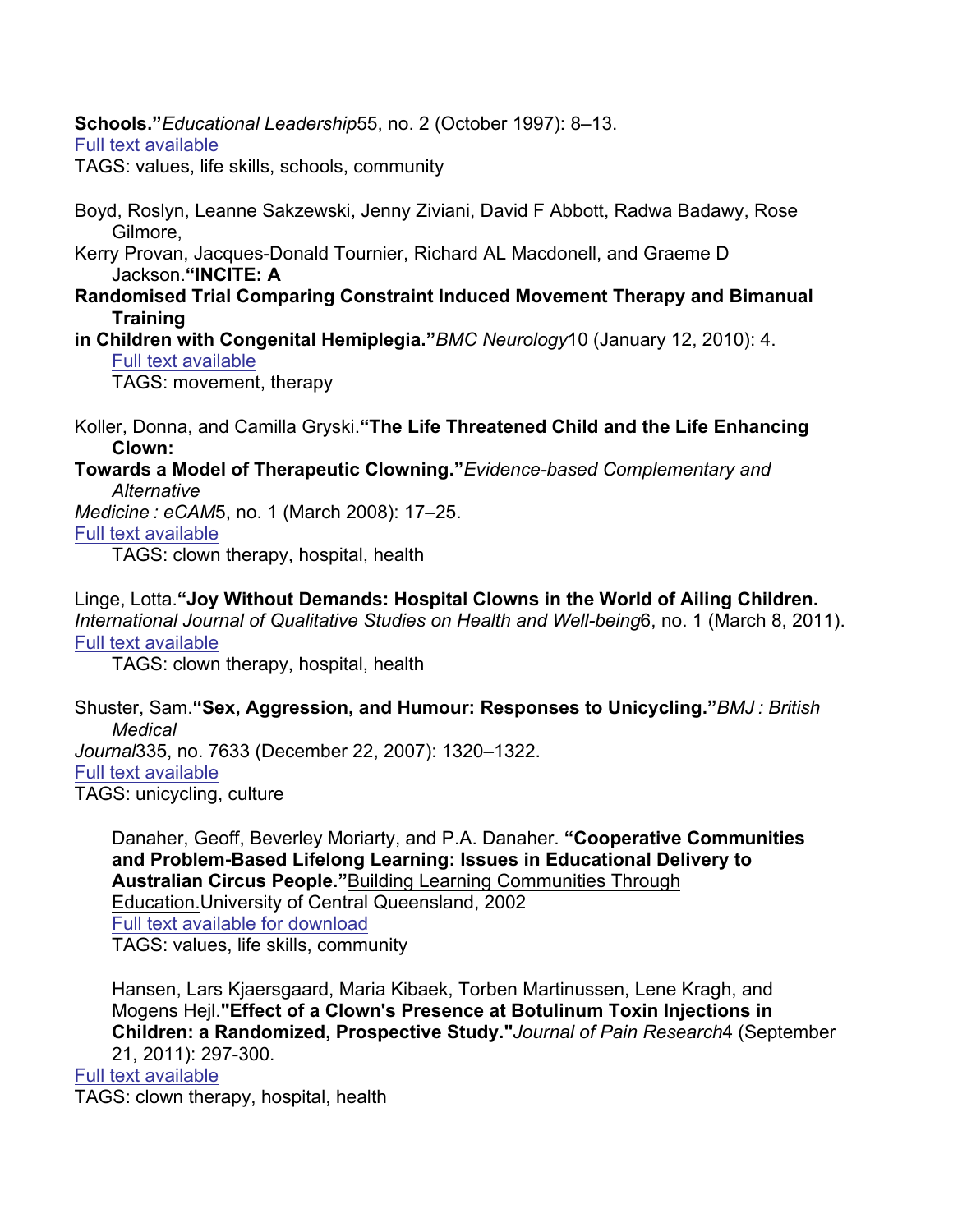Adam, P.**"Humour and Love: The Origination of Clown Therapy."**Postgraduate Medical Journal 78, no. 922

(August 2002): 447-448.

Full text available TAGS: clown therapy, hospital, health

Zelic G, Mottet D, Lagarde J (2012)**Behavioral Impact of Unisensory and Multisensory Audio-Tactile Events: Pros and Cons for Interlimb Coordination in Juggling**. PLoS ONE 7(2): e32308. doi: 10.1371/journal.pone.0032308 Full text available TAGS: juggling, brain, development

Price, C. (2012)**Circus for Schools: Bringing a Circo Arts Dimension to Physical Education.**PHEnex Journal, Vol. 4, No. 1. Full text available TAGS: circus in schools, development, physical activity

Krasnow, D., M.S., Mainwaring, L., Ph.D., C.Psych., & Kerr, G., Ph.D. (1999). **Injury, stress and perfectionism in young dancers and gymnasts**.*Journal of Dance Medicine & Science, 3*(2), 51-58. Full text available TAGS: risk, performance, development, children

Toffler, I. R., M.B., B.S., Stryer, B. K., M.D., Micheli, L. J., M.D., & Herman, L. R., M.S. (1996, July 25). **Physical and emotional problems of elite female gymnasts.***The New England Journal of Medicine, 335*(4), 281-283. Full text available

TAGS: risk, performance, development, children

Joseph Kahne, Jenny Nagaoka, Andrea Brown, James O'Brien, Therese Quinn, and Keith Thiede. **Assessing After-School Programs as Contexts for Youth Development**. *Youth & Society*, June 2001 32: 421-446

Abstract and log-in options

TAGS: after school programs, children, development, at risk youth, schools, academic achievement

Anne-Sophie Denault and François Poulin. **Associations Between Interpersonal Relationships in Organized Leisure Activities and Youth Adjustment.** *The Journal of Early Adolescence*, November 2008 28: 477-502, first published on June 11, 2008 Abstract and log-in options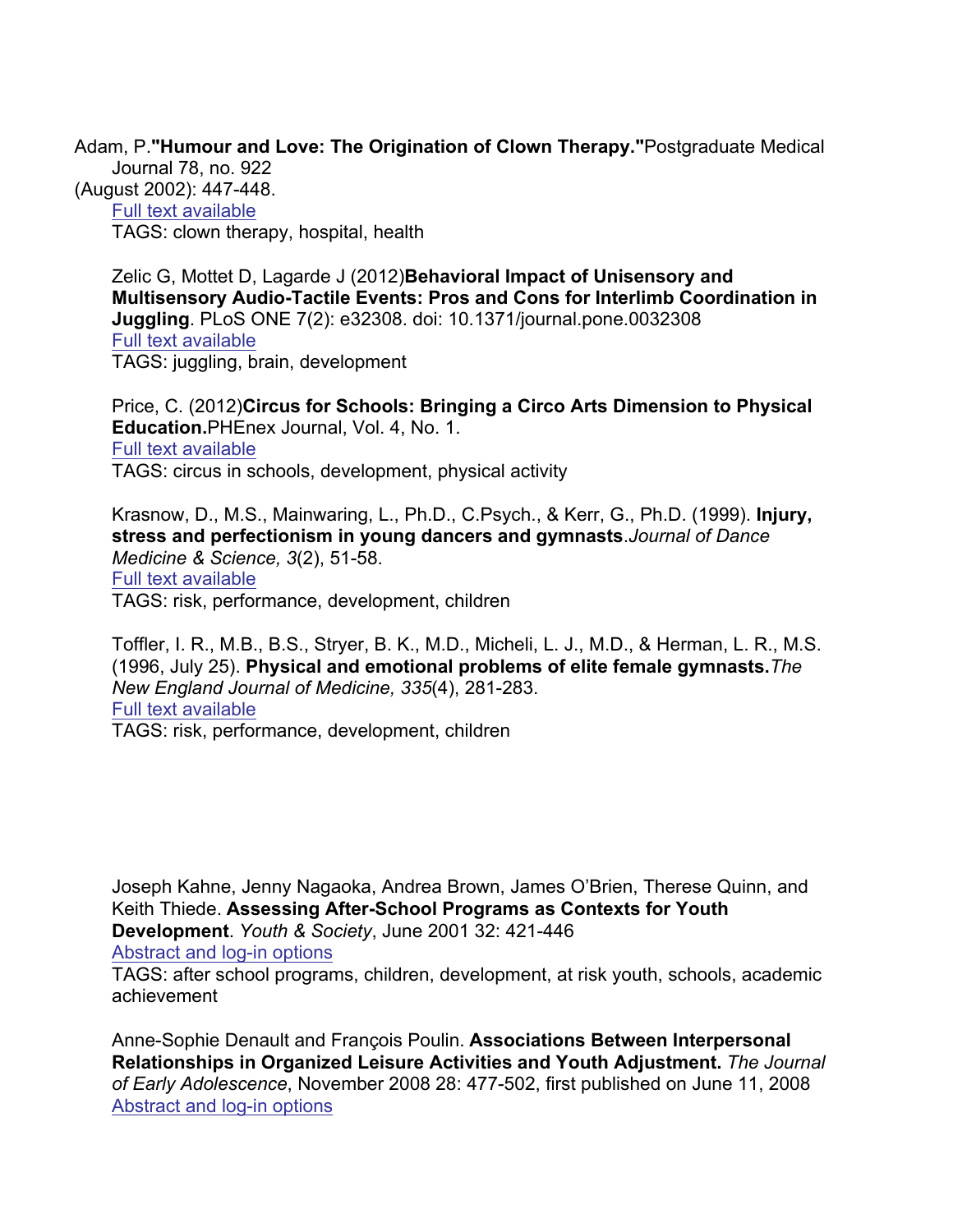TAGS: children, development, after school programs, life skills

Aaron Metzger, Hugh F. Crean, and Emma L. Forbes-Jones. **Patterns of Organized Activity Participation in Urban, Early Adolescents: Associations With Academic Achievement, Problem Behaviors, and Perceived Adult Support.** *The Journal of Early Adolescence,* June 2009 29: 426-442, first published on December 2, 2008 Full text available

TAGS: development, after school programs, children, at risk youth, academic achievement, sports, behavior

Elizabeth Covay and William Carbonaro. **After the Bell: Participation in Extracurricular Activities, Classroom Behavior, and Academic Achievement.**  *Sociology of Education,* January 2010 83: 20-45

Abstract and log-in options

TAGS: development, children, at risk youth, after school programs, academic achievement, risk, sports, behavior

Denise M. Wilson, Denise C. Gottfredson, Amanda B. Cross, Melissa Rorie, and Nadine Connell. (2010)

**Youth Development in After-School Leisure Activities.** *The Journal of Early Adolescence,* 30, no. 5

Abstract and log-in options

TAGS: after school programs, sports, academic achievement, children, development, at-risk youth

Angela J. Huebner, Joyce A. Walker, and Marcia McFarland.**Staff Development for the Youth Development Professionalm: A Critical Framework for Understanding the Work.***Youth & Society*December 2003 35: 204-225 Abstract and log-in options

TAGS: after school programs, development, youth, youth workers

Coie, J., Watt, N. F., West, J. D., Asarnow, J. R., Markman, H. J., Ramey, S. L., et al. (1993).

**The science of prevention: A conceptual framework and some directions for a national**

**research program.** American Psychologist , 48 (10), 1013-1022.

Abstract and log-in options

TAGS: development, children, resilience/adaptation, disorders

Nash, H. L. (1987, August). **Elite child-athletes: How much does victory cost?***Physician and Sportsmedicine, 15(*8), 128-133. Abstract and log-in options

TAGS: risk, performance, development, children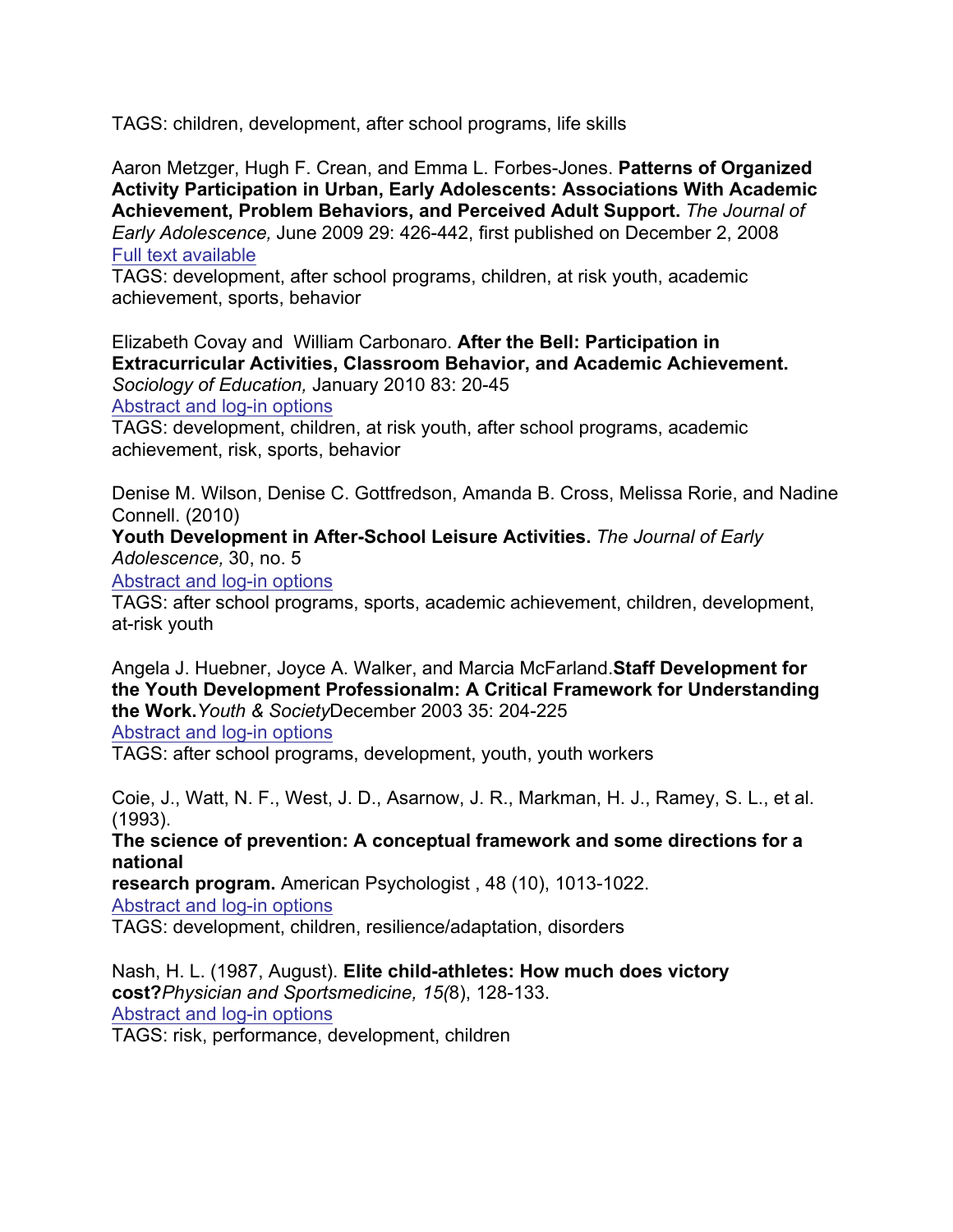Sahli, S., S. Ghroubi, H. Rebai, M. Chaâbane, A. Yahia, D. Pérennou, and M.H. Elleuch. **"The Effect of Circus Activity Training on Postural Control of 5–6-year-old Children."** *Science & Sports*, no. 0 (n.d.).

Abstract and log-in options

TAGS: health, physical activity, development

Moriarty, Beverly, Patrick Alan Danaher, and Geoff Danaher. **"Pedagogies and Learning in**

**Cooperative and Symbolic Communities of Practice: Implications for and from the Education**

**of Australian Show People."** *International Journal of Pedagogies and Learning* 1, no. 2 (October 2005): 47–56.

Abstract and log-in options

TAGS: pedagogy, community, values

Scholz, Jan, Miriam C. Klein, Timothy E. J. Behrens, and Heidi Johansen-Berg.**"Training Induces Changes in White-matter Architecture."***Nature Neuroscience*12, no. 11 (2009): 1370–1371. Abstract and log-in options TAGS: brain, health

Palmer, Catherine.**"'Shit Happens': The Selling of Risk in Extreme Sport."***The Australian Journal of Anthropology*13, no. 3 (2002): 323–336. Abstract and log-in options TAGS: risk, media

Wright, David.**"Embodying, emotioning, expressing learning."** *Reflective Practice*5: 3 (2005): ISSN 1462-3943 Abstract and log-in options TAGS: movement, pedagogy

Chisholm, Ann. **"Acrobats, Contortionists, and Cute Children: The Promise and Perversity of U.S. Women's Gymnastics."** Signs: Journal of Women in Culture and Society, Chicago(2002) Preview and log-in options Listing on ERIC (includes abstract) TAGS: media, culture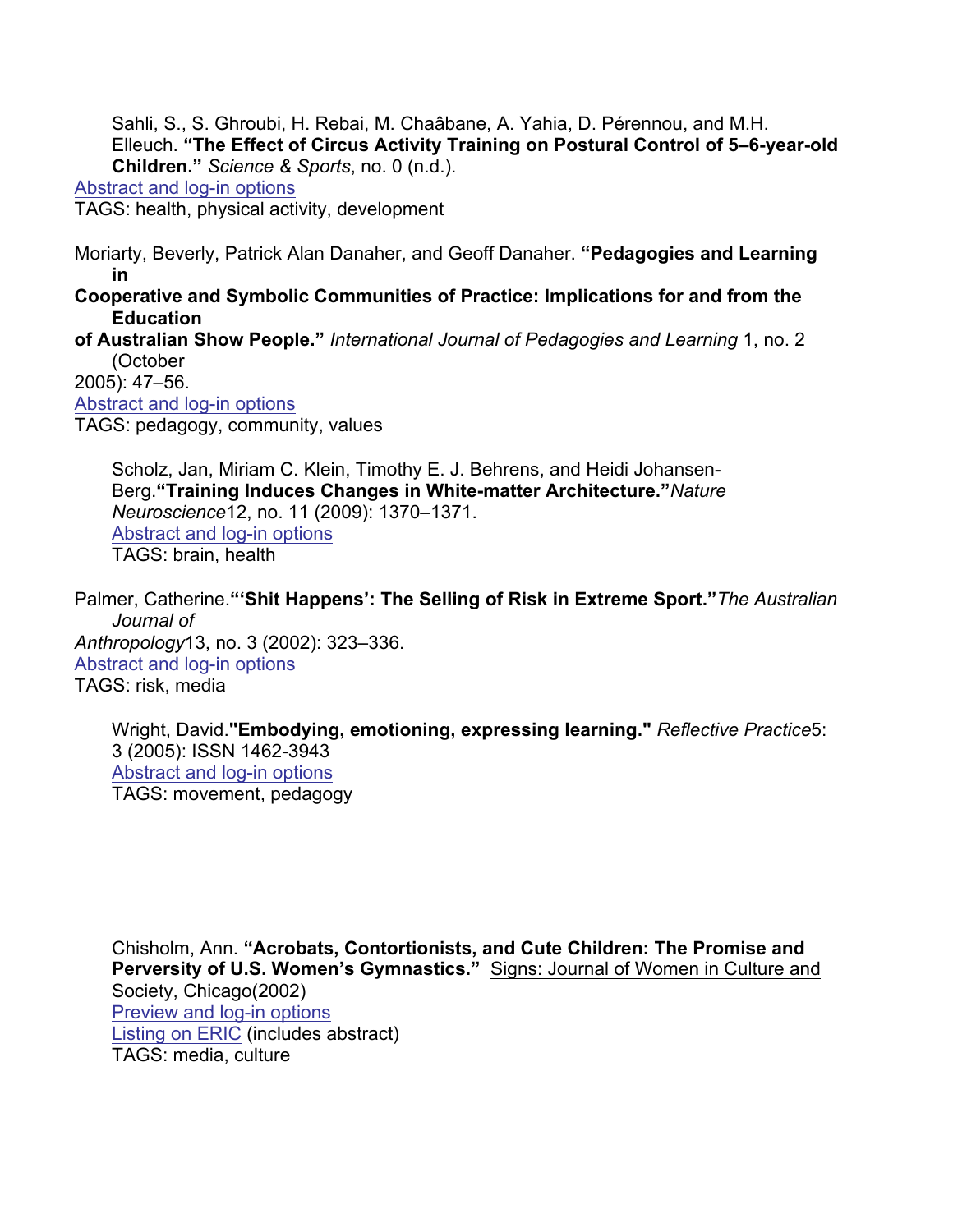MacLean, S., Cameron, J., Harney, A. and Lee, N. K. (2012),**Psychosocial therapeutic interventions for volatile substance use: a systematic review**. Addiction, 107: 278–288. doi: 10.1111/j.1360-0443.2011.03650.x Listing on Wiley Online Library(need log-in access for full text) TAGS: substance abuse, therapy, intervention

Matraca, Marcus Vinicius Campos, Gert Wimmer, and Tania Cremonini de Araújo-Jorge.**"Dialogy of Laughter: a New Concept Introducing Joy for Health Promotion Based on Dialogue, Laughter, Joy and the Art of the Clown."***Ciência & Saúde Coletiva*16, no. 10 (October 2011): 4127– 4138. http://www.scielosp.org/scielo.php?pid=S1413- 81232011001100018&script=sci\_arttext. Full text in Portuguese, abstract in English available here. TAGS: laughter, clown, health

Pinquart, M., D. Skolaude, K. Zaplinski, and R. F. Maier.**"Do Clown Visits Improve Psychological and Sense of Physical Well-being of Hospitalized Pediatric Patients? A Randomized-controlled Trial."***Klinische Pädiatrie*223, no. 02 (November 17, 2010): 74–78. https://www.thieme-connect.de/DOI/DOI?10.1055/s-0030-1267932. Abstract in English, log-in needed for full text (in German) TAGS: clown, health

Vaalimaa, M, Lintala, J-M, Kareinen, J.**"From circus skills to life skills – How can participating be actualized in circus?"**Thesis, Seinäjoki University of Applied Sciences (2011) Abstract in English, full text in Finnish TAGS: social circus, empowerment

Dagenais, Christian, Celine Mercier, and Jacinthe Rivard. **Handbook for Instructors and Partners of the Cirque Du Monde Program.** Montreal: Cirque du Soleil, 1999 Listing (no access to full text found) TAGS: social circus, resources

Bagshaw, D and Halliday, O (2000) **Handling Conflicts at school: Drama as a medium for adolescent learning**. Nadie Journal 24:2, 87-101 Listing (no access to full text found) TAGS: values, life skills, schools, arts education

(back to top)